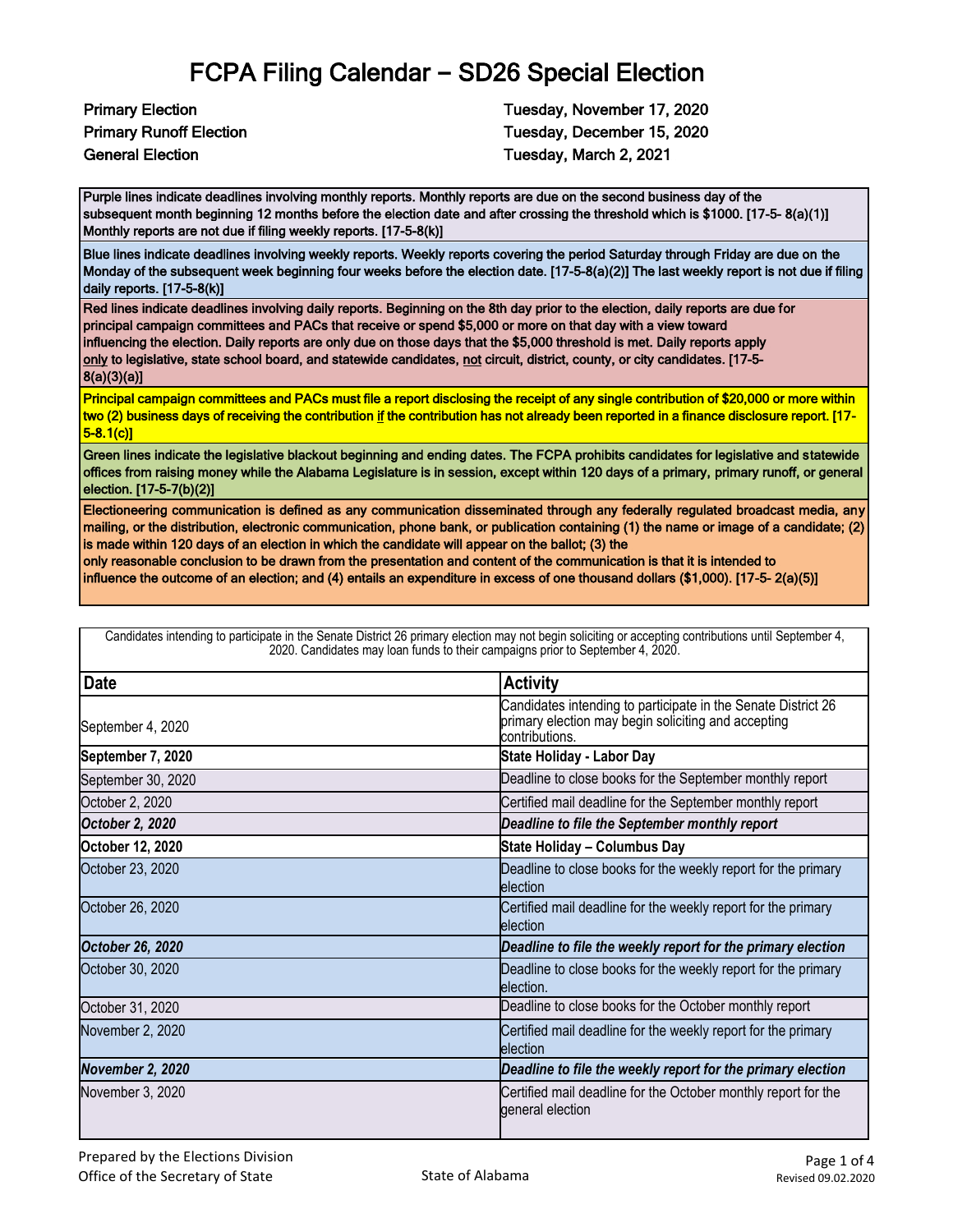| November 3, 2020         | Deadline to file the October monthly report for the general<br>election; only for candidates not participating in the primary<br>election |
|--------------------------|-------------------------------------------------------------------------------------------------------------------------------------------|
| November 6, 2020         | Deadline to close the books for the weekly report for the primary<br>election                                                             |
| November 9, 2020         | Daily report due. Please refer to instructions on the top of<br>the calendar page.                                                        |
| November 9, 2020         | Certified mail deadline for the weekly report for the primary<br>election                                                                 |
| November 9, 2020         | Deadline to file the weekly report for the primary election                                                                               |
| <b>November 10, 2020</b> | Daily report due. Please refer to instructions on the top of<br>the calendar page.                                                        |
| <b>November 11, 2020</b> | Daily report due. Please refer to instructions on the top of<br>the calendar page.                                                        |
| November 11, 2020        | <b>State Holiday - Veterans Day</b>                                                                                                       |
| <b>November 12, 2020</b> | Daily report due. Please refer to instructions on the top of<br>the calendar page.                                                        |
| <b>November 13, 2020</b> | Daily report due. Please refer to instructions on the top of<br>the calendar page.                                                        |
| November 13, 2020        | Deadline to close the books for the weekly report for the primary<br>election                                                             |
| <b>November 14, 2020</b> | Daily report due. Please refer to instructions on the top of<br>the calendar page.                                                        |
| <b>November 15, 2020</b> | Daily report due. Please refer to instructions on the top of<br>the calendar page.                                                        |
| <b>November 16, 2020</b> | Daily report due by 12:01 p.m. Please refer to the<br>instructions on the top of the calendar page.                                       |
| November 16, 2020        | Certified mail deadline for the weekly report for the primary<br>election                                                                 |
| <b>November 16, 2020</b> | Deadline to file the weekly report for the primary election                                                                               |
| <b>November 17, 2020</b> | <b>Primary Election Day</b>                                                                                                               |
| November 20, 2020        | Deadline to close the books for the weekly report for the primary<br>runoff election                                                      |
| November 23, 2020        | Certified mail deadline for the weekly report for the primary runoff<br>election                                                          |
| <b>November 23, 2020</b> | Deadline to file the weekly report for the primary runoff<br>election                                                                     |
| November 26, 2020        | <b>State Holiday - Thanksgiving Day</b>                                                                                                   |
| November 27, 2020        | Deadline to close books for the weekly report for the primary<br>runoff election                                                          |
| November 30, 2020        | Certified mail deadline for the weekly report for the primary runoff<br>election                                                          |
| <b>November 30, 2020</b> | Deadline to file the weekly report for the primary runoff<br>election                                                                     |
| November 30, 2020        | Deadline to close books for the November monthly report for the<br>general election                                                       |
| December 2, 2020         | Certified mail deadline for the November monthly report for the<br>general election                                                       |
| December 2, 2020         | Deadline to file the November monthly report for the general<br>election; only for candidates not participating in the primary<br>runoff  |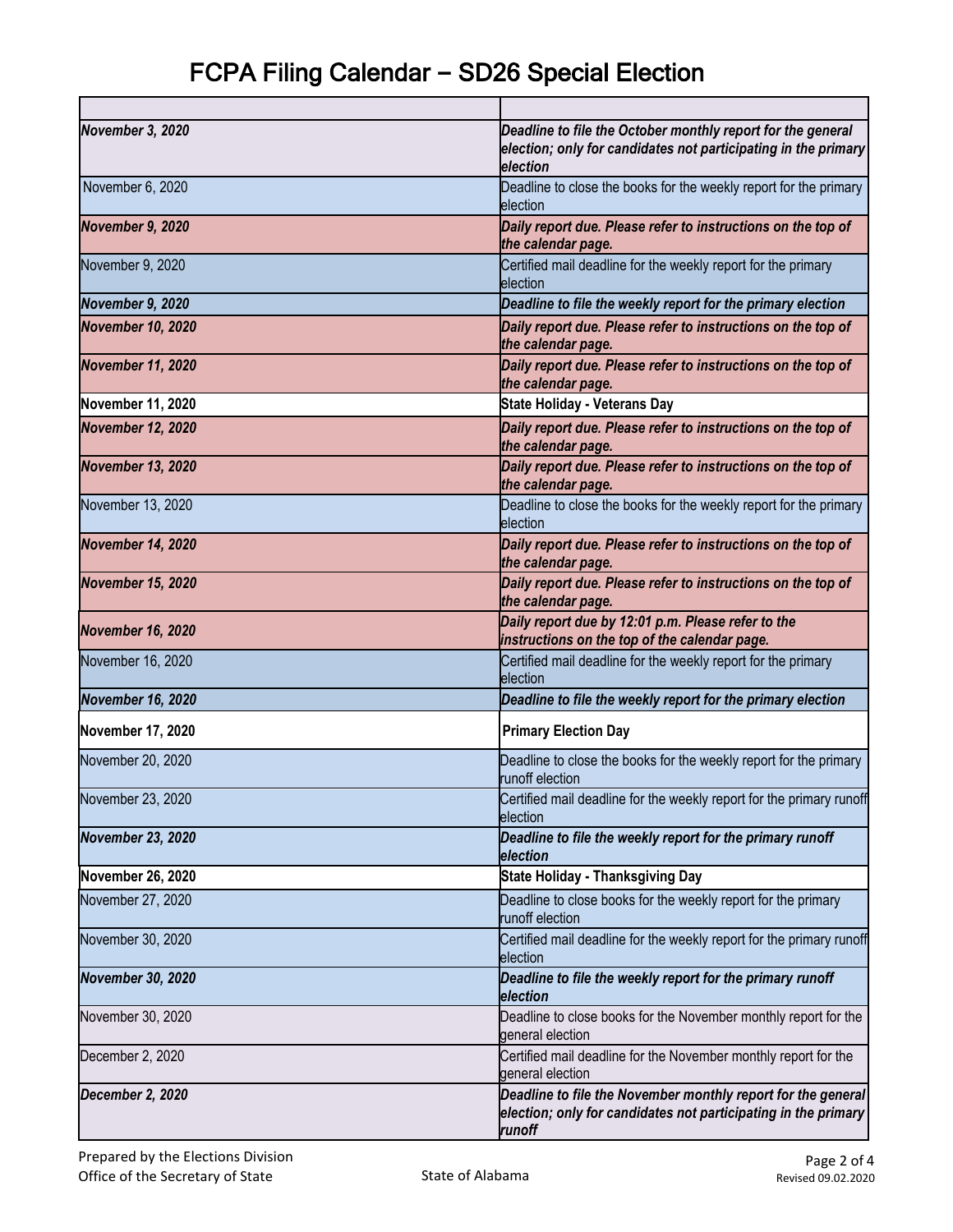## FCPA Filing Calendar **–** SD26 Special Election

| December 4, 2020         | Deadline to close books for the weekly report for the primary<br>runoff election                    |
|--------------------------|-----------------------------------------------------------------------------------------------------|
| December 7, 2020         | Daily report due. Please refer to instructions on the top of<br>the calendar page.                  |
| December 7, 2020         | Certified mail deadline for the weekly report for the primary runoff<br>election                    |
| December 7, 2020         | Deadline to file the weekly report for the primary runoff<br>election                               |
| December 8, 2020         | Daily report due. Please refer to instructions on the top of<br>the calendar page.                  |
| December 9, 2020         | Daily report due. Please refer to instructions on the top of<br>the calendar page.                  |
| <b>December 10, 2020</b> | Daily report due. Please refer to instructions on the top of<br>the calendar page.                  |
| <b>December 11, 2020</b> | Daily report due. Please refer to instructions on the top of<br>the calendar page.                  |
| December 11, 2020        | Deadline to close books for the weekly report for the primary<br>runoff election                    |
| <b>December 12, 2020</b> | Daily report due. Please refer to instructions on the top of<br>the calendar page.                  |
| <b>December 13, 2020</b> | Daily report due. Please refer to instructions on the top of<br>the calendar page.                  |
| <b>December 14, 2020</b> | Daily report due by 12:01 p.m. Please refer to the<br>instructions on the top of the calendar page. |
| December 14, 2020        | Certified mail deadline for the weekly report for the primary runoff<br>election                    |
| December 14, 2020        | Deadline to file the weekly report for the primary runoff<br>election                               |
| December 15, 2020        |                                                                                                     |
|                          | <b>Primary Runoff Election</b>                                                                      |
| December 25, 2020        | State Holiday - Christmas Day                                                                       |
| December 31, 2020        | Deadline to close books for the December monthly report for the<br>general election                 |
| <b>January 1, 2021</b>   | State Holiday - New Year's Day                                                                      |
| January 5, 2021          | Certified mail deadline for the December monthly report for the<br>general election                 |
| <b>January 5, 2021</b>   | Deadline to file the December monthly report for the general<br>election                            |
| <b>January 18, 2021</b>  | State Holiday - Robert E. Lee/Martin Luther King, Jr.<br><b>Birthday</b>                            |
| January 31, 2020         | Deadline to close books for the January monthly report for the<br>general election                  |
| January 31, 2021         | Certified mail deadline for annual report                                                           |
| <b>January 31, 2021</b>  | 2020 Annual Report due; if not reporting monthly                                                    |
| February 2, 2021         | Certified mail deadline for the January monthly report for the<br>general election                  |
| February 2, 2021         | Deadline to file the January monthly report for the general<br>election                             |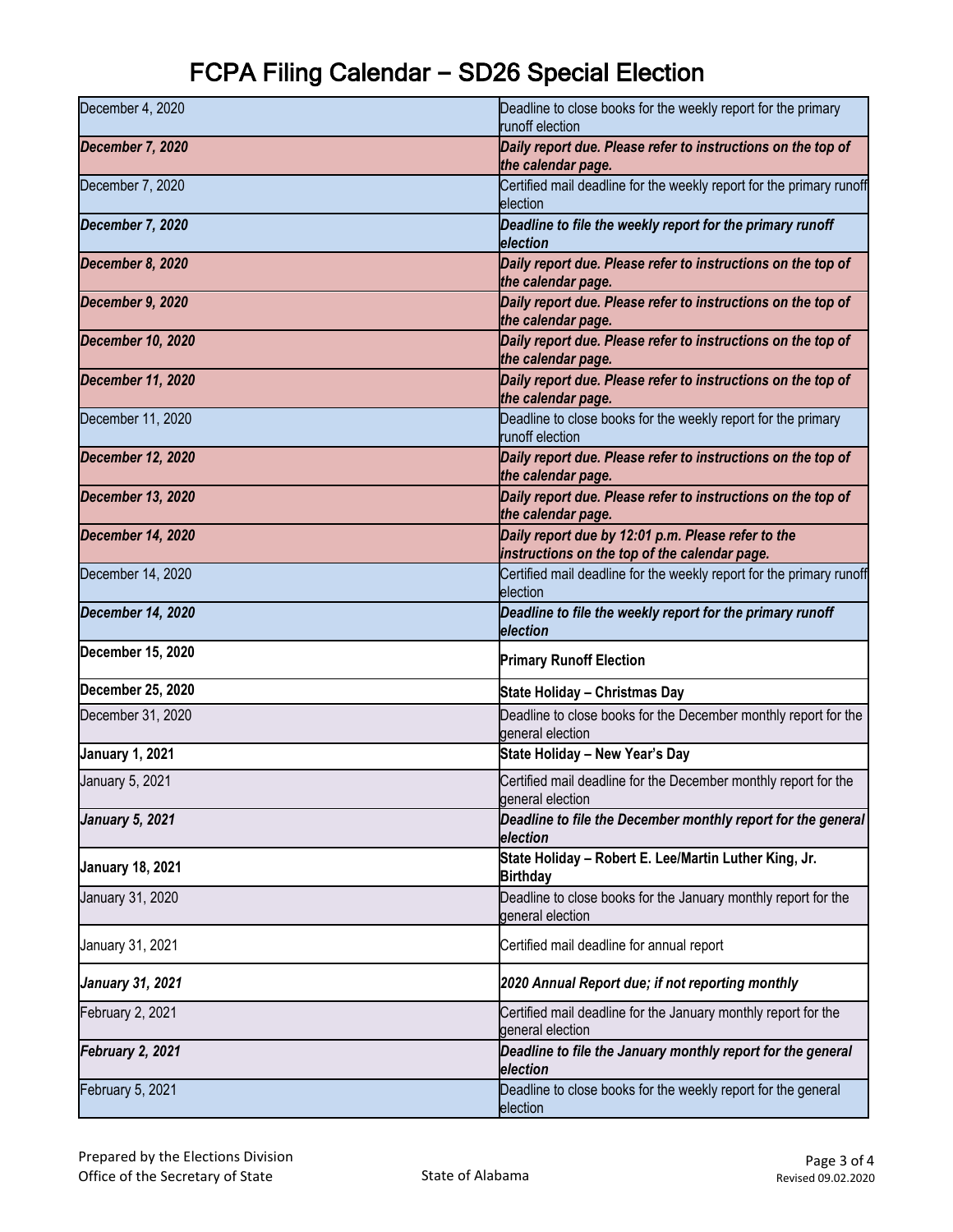## FCPA Filing Calendar **–** SD26 Special Election

| February 8, 2021         | Certified mail deadline for the weekly report for the general<br>election                                                                   |
|--------------------------|---------------------------------------------------------------------------------------------------------------------------------------------|
| February 8, 2021         | Deadline to file the weekly report for the general election                                                                                 |
| February 12, 2021        | Deadline to close books for the weekly report for the general<br>election                                                                   |
| <b>February 15, 2021</b> | State Holiday - George Washington/Thomas Jefferson<br><b>Birthday</b>                                                                       |
| February 16, 2021        | Certified mail deadline for the weekly report for the general<br>election                                                                   |
| February 16, 2021        | Deadline to file the weekly report for the general election                                                                                 |
| February 19, 2021        | Deadline to close books for the weekly report for the general<br>election                                                                   |
| February 22, 2021        | Certified mail deadline for the weekly report for the general<br>election                                                                   |
| <b>February 22, 2021</b> | Daily report due. Please refer to instructions on the top of<br>the calendar page.                                                          |
| <b>February 22, 2021</b> | Deadline to file the weekly report for the general election                                                                                 |
| <b>February 23, 2021</b> | Daily report due. Please refer to instructions on the top of<br>the calendar page.                                                          |
| February 24, 2021        | Daily report due. Please refer to instructions on the top of<br>the calendar page.                                                          |
| <b>February 25, 2021</b> | Daily report due. Please refer to instructions on the top of<br>the calendar page.                                                          |
| <b>February 26, 2021</b> | Daily report due. Please refer to instructions on the top of<br>the calendar page.                                                          |
| February 26, 2021        | Deadline to close books for the weekly report for the general<br>election                                                                   |
| <b>February 27, 2021</b> | Daily report due. Please refer to instructions on the top of<br>the calendar page.                                                          |
| February 28, 2021        | Daily report due. Please refer to instructions on the top of<br>the calendar page.                                                          |
| <b>March 1, 2021</b>     | Daily report due by 12:01 p.m. Please refer to the<br>instructions on the top of the calendar page.                                         |
| March 1, 2021            | Certified mail deadline for the weekly report for the general<br>election                                                                   |
| March 1, 2021            | Deadline to file the weekly report for the general election                                                                                 |
| March 2, 2021            | <b>General Election</b>                                                                                                                     |
| March 17, 2021           | The last day to raise funds to retire campaign debt for the<br>primary election (120 days after the election). [17-5-7(b)(3)].              |
| April 14, 2021           | The last day to raise funds to retire campaign debt for the<br>primary runoff election (120 days after the election). [17-5-<br>$7(b)(3)$ . |
| April 26, 2021           | State Holiday - Confederate Memorial Day                                                                                                    |
| May 31, 2021             | <b>State Holiday - Memorial Day</b>                                                                                                         |
| June 7, 2021             | State Holiday - Jefferson Davis' Birthday                                                                                                   |
| June 30, 2021            | The last day to raise funds to retire campaign debt for the<br>general election (120 days after the election). [17-5-7(b)(3)].              |
| January 31, 2022         | 2021 Annual Report                                                                                                                          |